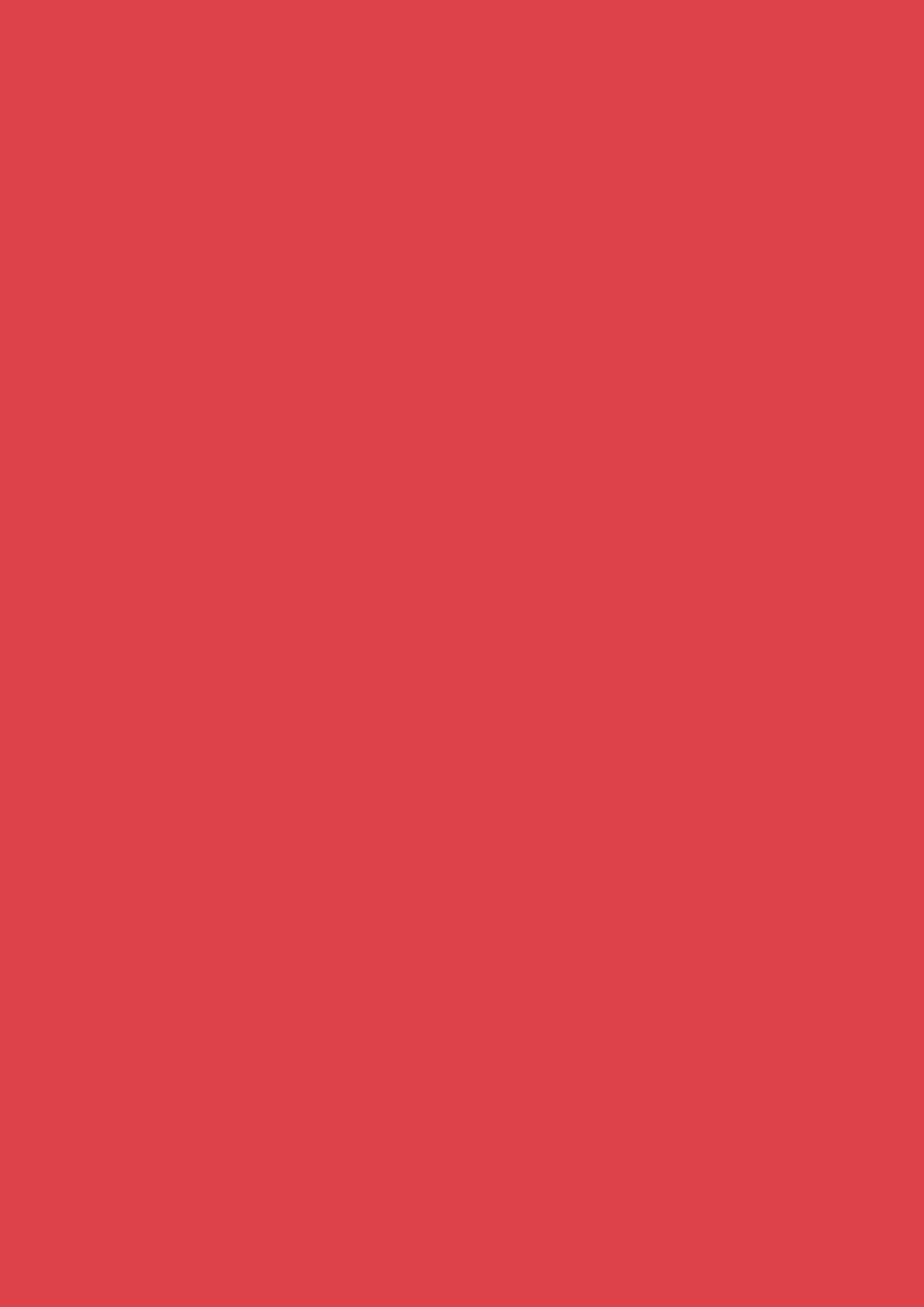### **SERVICES**

We provide all our experience to develop your Projects



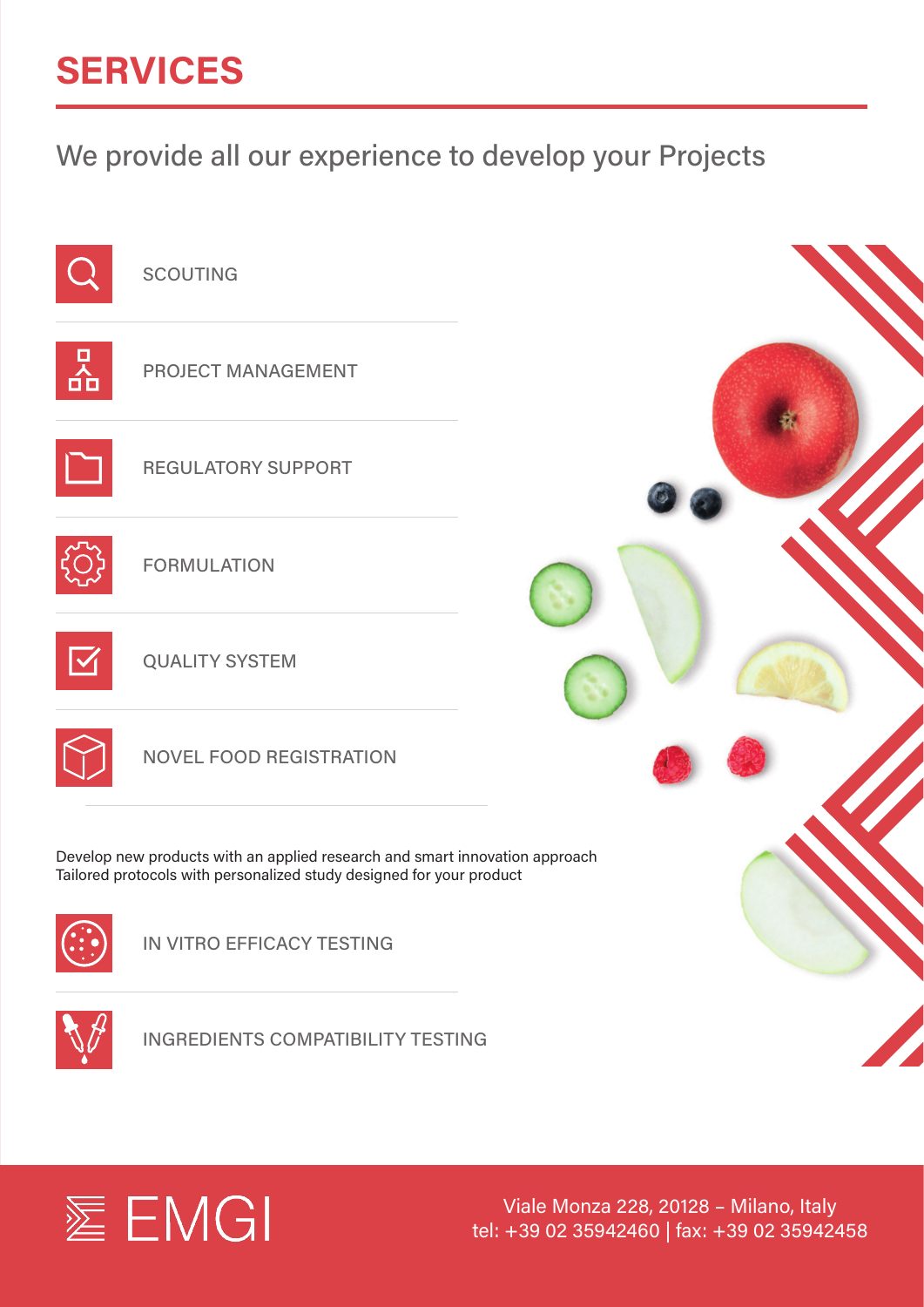#### TRENDING PRODUCTS

#### Lactoferrin

Leucine (fermentation origin)

Creatine anhydrous

Spermidine

L-5-Methyltetrahydrofolate Calcium

#### **COENZYME**

**NAD** 

**NADH** 

NMN

#### CAPSULES AND SOFTGELS

Starchgel- modified starch

Starchcaps-starch empty capsules

HMPC caps

NVQ

#### ALGAE VEGETARIAN OMEGA 3

AlgaLab Natural EPA-only

AlgaLab DHA TG-only

AlgaLab Complete Omega Natural blends

AlgaLab DHA TG Oil 40%

AlgaLab DHA TG Oil 50%

AlgaLab DHA TG powders 10%

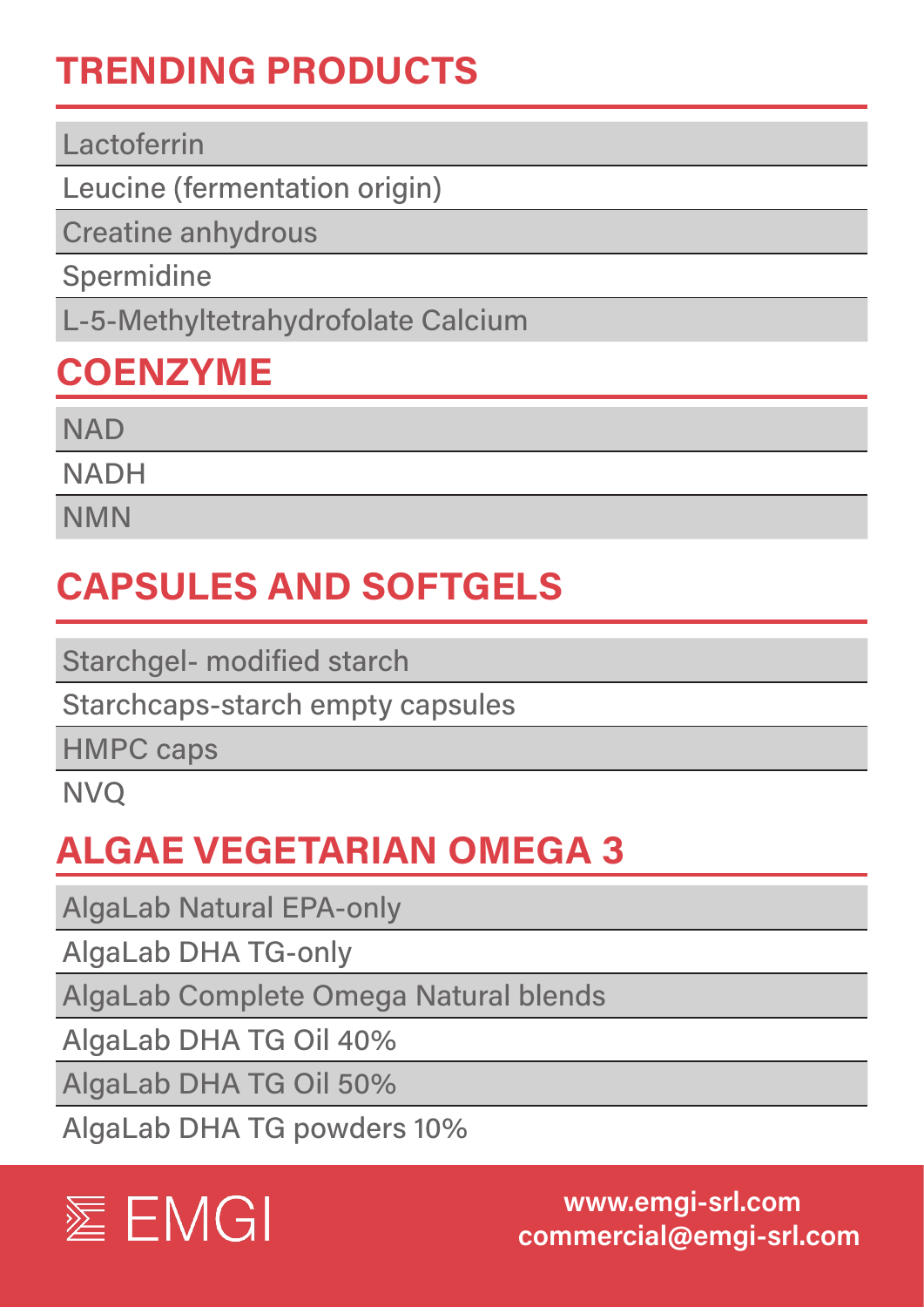#### Ultra High Concentration Formulae

| DHA90EE, TG & FFA          | DHA 90%A Min                         |
|----------------------------|--------------------------------------|
| DHA85EE, TG & FFA          | DHA 85%A Min                         |
| DHA80EE/TG/TGN* FFA        | DHA 80%A Min                         |
| EPA90EE, TG & FFA          | EPA: 90%A Min                        |
| 6030EE/TG/TGN FFA          | EPA60% Min<br>DHA30% Min             |
| 7020EE/TG/TGN FFA          | EPA70% Min<br>DHA20% Min             |
| 5040EE/TG/TGN FFA          | EPA50% Min<br>DHA40% Min             |
| 5535EE/TG/TGN FFA          | EPA55% Min<br>DHA35% Min             |
| 8010EE/TG/TGN FFA          | EPA80% Min<br>DHA10% Min             |
| EPA80EE, TG & FFA          | EPA: 80%A Min                        |
| <b>EPA75 EE/TG/TGN FFA</b> | <b>EPA: 75%Min</b>                   |
| DHA700 EE/TG/TGN FFA       | DHA: 700 mg/g Min                    |
| 7010 EE/TG/TGN/FFA         | <b>EPA: 70%A Min</b><br>DHA: 7%A Min |
| 1075 EE/TG/TGN/FFA         | EPA: 7%A Min<br>DHA 75%A Min         |
| 1070 EE/TG/TGN/FFA         | EPA: 8%A Min<br>DHA 70%A Min         |

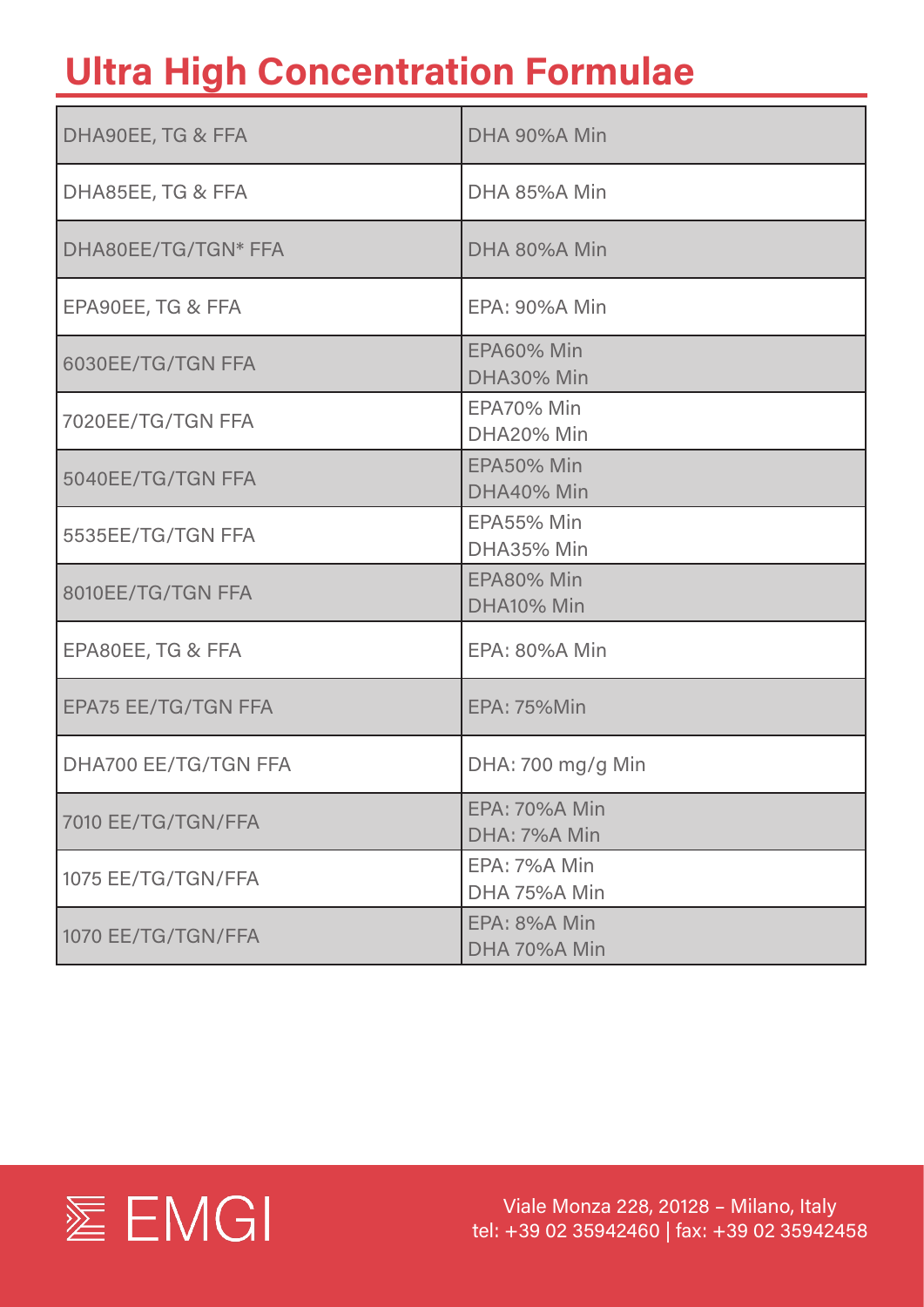#### EPA-Rich Formulae

| 6015 EE/TG/TGN/FFA     | EPA: 60%A Min        |
|------------------------|----------------------|
|                        | <b>DHA: 10%A Min</b> |
| 5525 EE/TG/TGN/FFA     | EPA: 55%A Min        |
|                        | <b>DHA: 25%A Min</b> |
| 5025 EE/TG/TGN/FFA     | EPA: 50%A Min        |
|                        | <b>DHA: 25%A Min</b> |
|                        | EPA: 50%A Min        |
| 5020 EE/TG/TGN/FFA     | <b>DHA: 20%A Min</b> |
|                        | <b>EPA: 40%A Min</b> |
| 4030 EE/TG/TGN/FFA     | DHA: 30%A Min        |
| 4422 EE/TG/TGN/FFA     | EPA: 400mg/g Min     |
|                        | DHA: 200mg/g Min     |
|                        | <b>EPA: 40%A Min</b> |
| 4020 EE/TG/TGN/FFA     | DHA: 20%A Min        |
| 4010 EE/TG/TGN/FFA     | EPA: 40%A Min        |
|                        | DHA: 10%A Min        |
|                        | EPA: 36%A Min        |
| 3624 EE/TG/TGN/FFA     | <b>DHA: 24%A Min</b> |
| 3322 EE/TG/TGN/FFA     | EPA: 33%A Min        |
|                        | <b>DHA: 22%A Min</b> |
| 3020 EE/TG/TGN/FFA     | EPA: 30%A Min        |
|                        | <b>DHA: 20%A Min</b> |
| EPA500 EE/TG/TGN / FFA | EPA 500mg/g Min      |
|                        | DHA 80mg/g Min       |

#### DHA-Rich Formulae

| 1560 EE/TG/TGN/FFA    | <b>EPA: 10%A Min</b><br>DHA: 60%A Min        |
|-----------------------|----------------------------------------------|
| 2050 EE/TG/TGN/FFA    | <b>EPA: 20%A Min</b><br><b>DHA: 50%A Min</b> |
| 1050 EE/TG/TGN/FFA    | <b>EPA: 10%A Min</b><br><b>DHA: 50%A Min</b> |
| 1040 EE/TG/TGN/FFA    | <b>EPA: 10%A Min</b><br>DHA: 40%A Min        |
| DHA 500 EE/TG/TGN/FFA | EPA 80mg/g Min<br>DHA 500mg/g Min            |

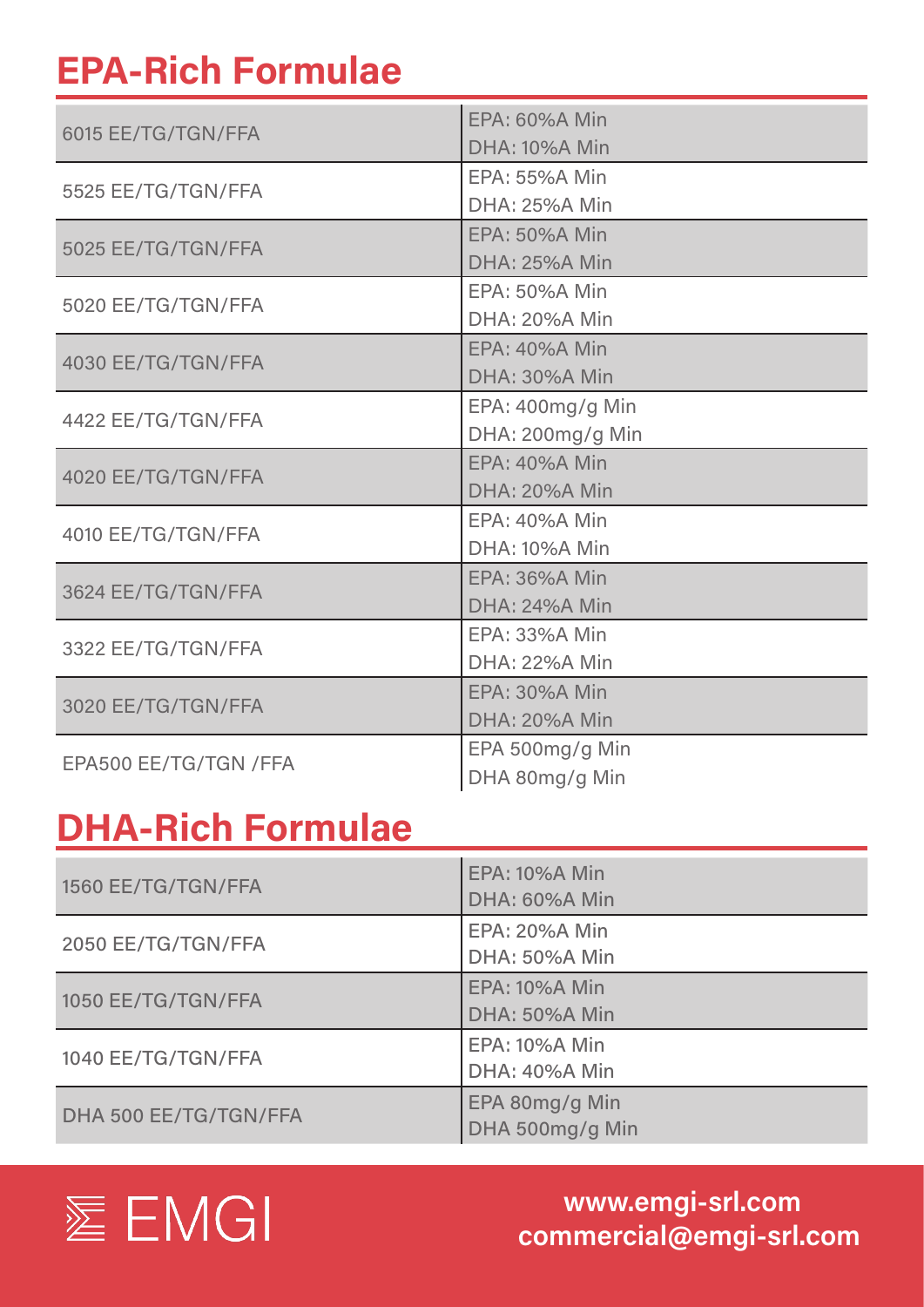### PROBIOTICS LACTOBACILLUS spp CFU/g

| Lactobacillus acidophilus | <b>200B</b>     |
|---------------------------|-----------------|
| Lactobacillus reuteri     | <b>200B</b>     |
| Lactobacillus salivarius  | <b>200B</b>     |
| Lactobacillus helveticus  | 100B            |
| Lactobacillus casei       | 400B            |
| Lactobacillus paracasei   | 400B            |
| Lactobacillus rhamnosus   | 400B            |
| Lactobacillus plantarum   | 400B            |
| Lactobacillus brevis      | 300B            |
| Lactobacillus bulgaricus  | 50 <sub>B</sub> |
| Lactobacillus gasseri     | <b>200B</b>     |
| Lactobacillus crispatus   | 100B            |
| Lactobacillus fermentum   | 200B            |

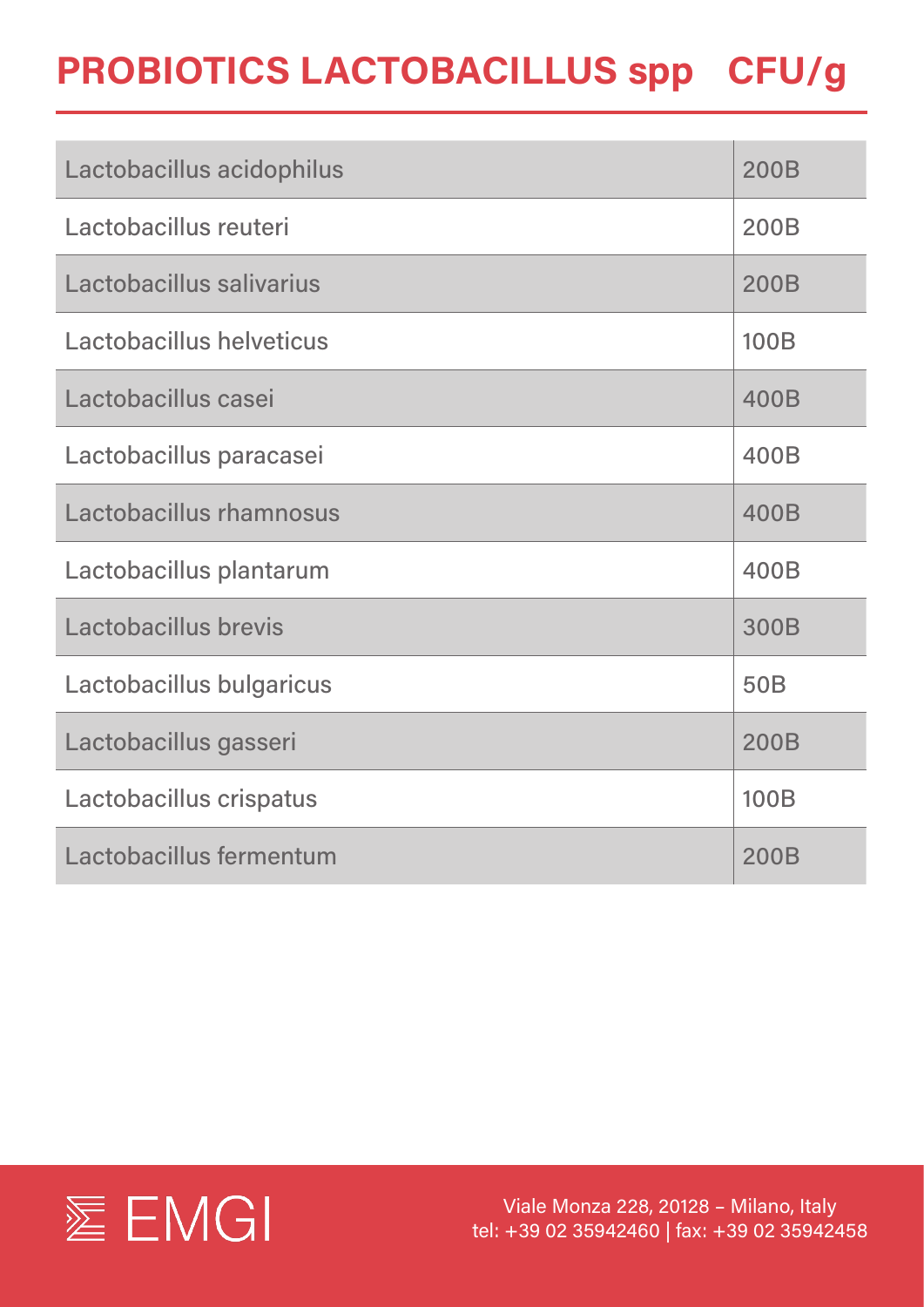### PROBIOTICS BIFIDOBACTERIUM spp CFU/g

| Bifidobacterium longum              | 200B |
|-------------------------------------|------|
| <b>Bifidobacterium breve</b>        | 500B |
| <b>Bifidobacterium lactis</b>       | 500B |
| <b>Bifidobacterium adolescentis</b> | 100B |
| <b>Bifidobacterium infantis</b>     | 100B |
| Bifidobacterium bifidum             | 500B |
| <b>Bifidobacterium animalis</b>     | 500B |

#### PROBIOTICS OTHERS CFU/g

| <b>Streptococcus thermophilus</b> | 200B       |
|-----------------------------------|------------|
| Lactococcus lactis                | 200B       |
| Saccharomyces boulardii           | <b>20B</b> |
| <b>Bacillus coagulans</b>         | 100B       |
| <b>Premix Probiotics powder</b>   |            |

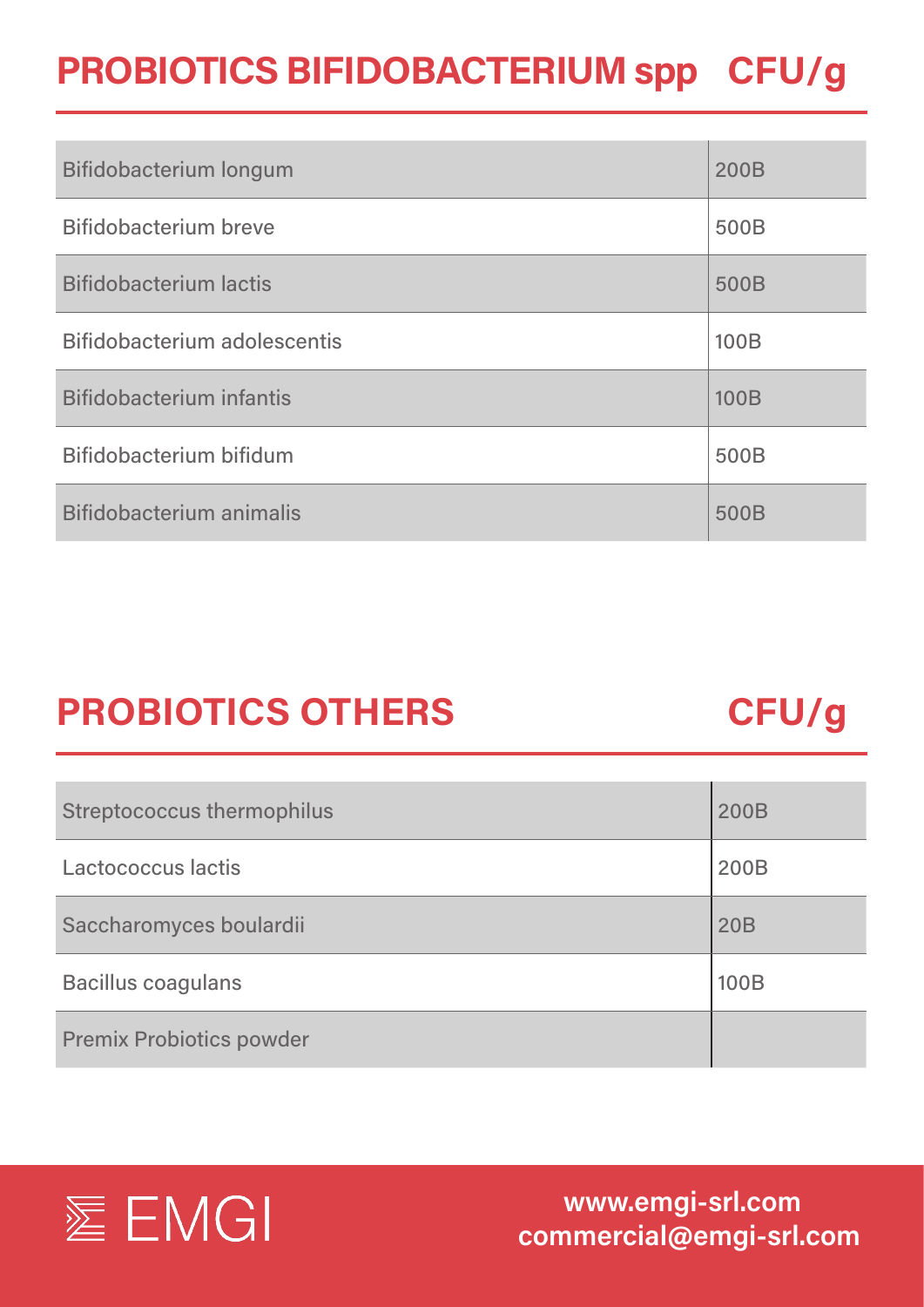#### Common Name Other Name

| <b>Vitamin B1</b>   | <b>Tiamine</b>                               |
|---------------------|----------------------------------------------|
| <b>Vitamin B2</b>   | Riboflavin                                   |
| Vitamin B3(PP)      | Nicotinamide, niacinamide                    |
| <b>Vitamina B3</b>  | Niacina (Nicotinic acid)                     |
| <b>Vitamina B5</b>  | <b>Pantothenic acid</b>                      |
| Vitamina B6         | Pyridoxine                                   |
| Vitamina B7         | Inositol                                     |
| Vitamina B8 (H)     | <b>Biotin</b>                                |
| Vitamina B9 (PGA)   | <b>Folic acid</b>                            |
| <b>Vitamina B12</b> | Cobalamin, hydroxocobalamin, methylcobalanin |
| Vitamina B15        | Pangamic acid                                |
| Vitamina E liquido  | <b>Tocopherols, tocotrienols</b>             |
| Vitamina E polvere  | <b>Tocopherol</b>                            |

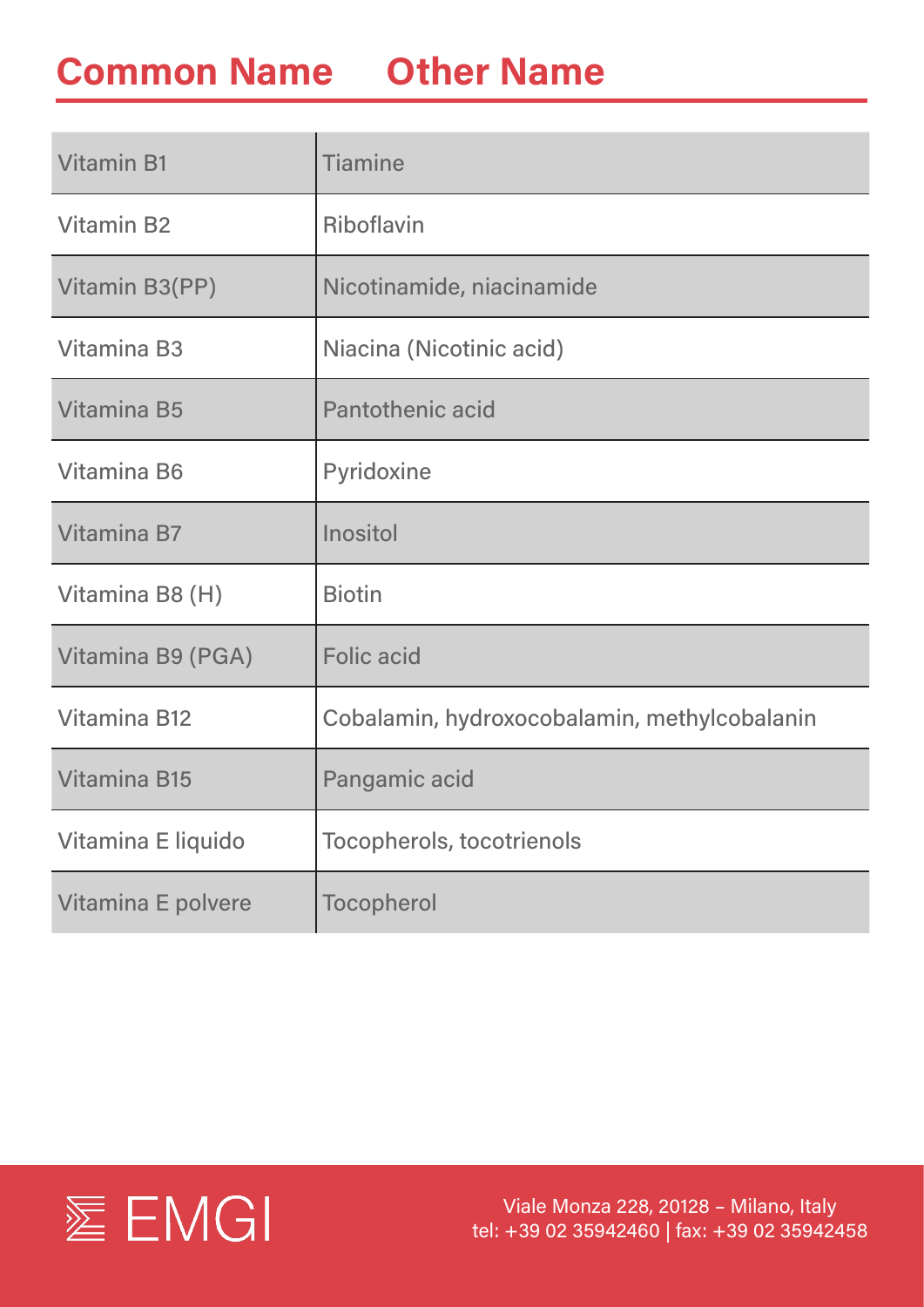#### Common Name Other Name

| Vitamina A              | <b>Retinol, retinal</b>                   |
|-------------------------|-------------------------------------------|
| Vitamina C              | Ascorbic acid                             |
| Vitamina D <sub>2</sub> | Ergocalciferol (D2)                       |
| <b>Vitamina D3</b>      | Colecalciferol (D3) Cristals pharma grade |
| <b>Vitamina D3</b>      | Colecalciferolo (D3) Granulare grado food |
| Vitamina D3             | Colecalciferolo (D3) Olio grado pharma    |
| <b>Vitamina D3</b>      | Colecalciferol (D3) Oil pharma grade      |
| Vitamina D3             | Colecalciferol (D3) Oil food grade        |
| Vitamina E liquido      | Tocopheroli, tocotrienols                 |
| Vitamina E polvere      | <b>Tocopherol</b>                         |
| Vitamina E polvere      | <b>Tocopherol</b>                         |
| Vitamina K1             | phylloquinone (K1)                        |
| Vitamina K2             | <b>Menaquinones (K2)</b>                  |
| Vitamina Q              | Coenzima Q, Ubichinone                    |

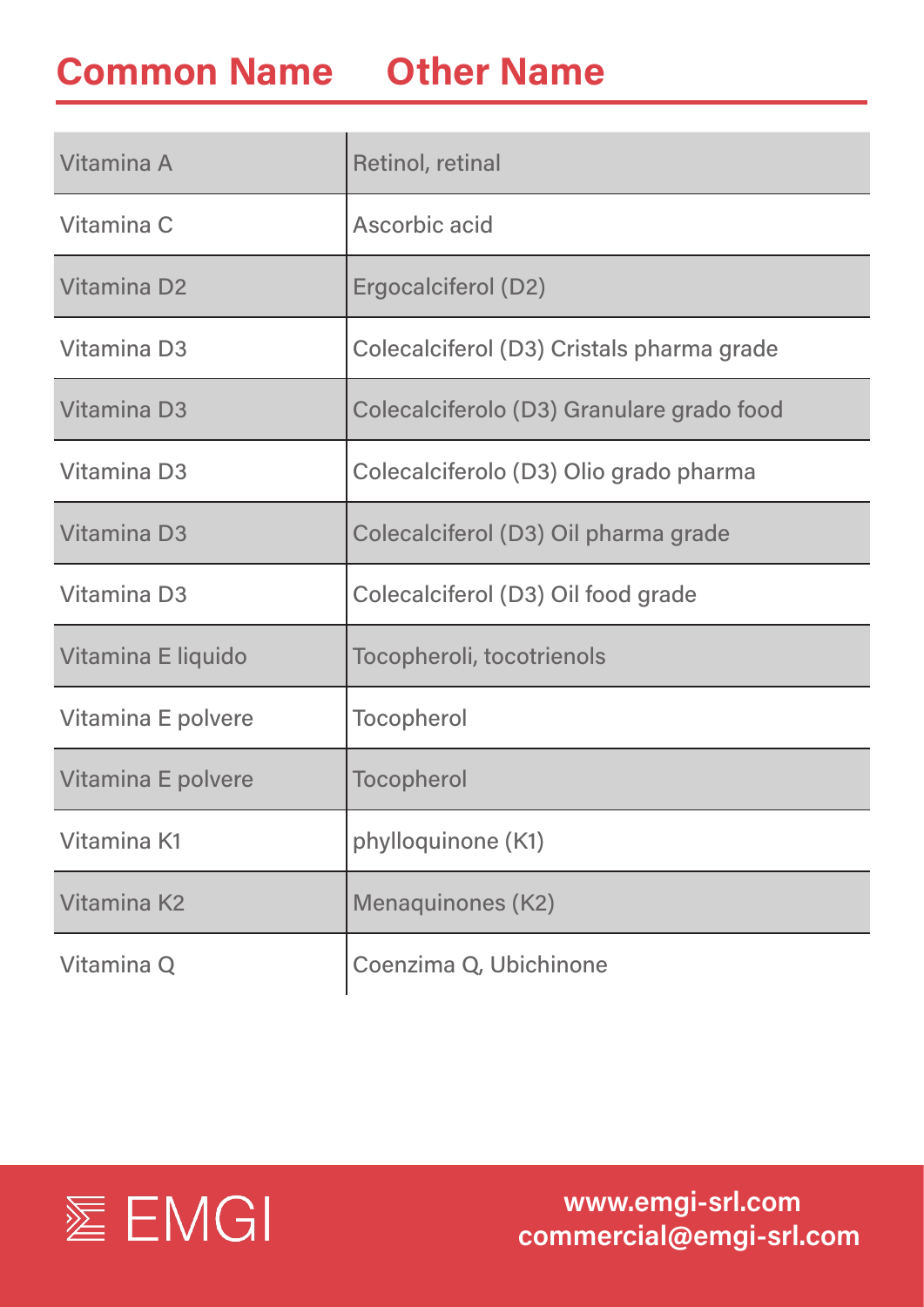#### Fermentation aminoacids

| <b>L-Alanine</b>                       |
|----------------------------------------|
| L-Arginine                             |
|                                        |
| <b>L-Arginine HCL</b>                  |
| L-Arginine alpha Ketoglutarate 1:1/2:1 |
| <b>L-Citrulline</b>                    |
| L-Glutamine                            |
| L-isoleucine                           |
| L-Methionine                           |
| L-Tryptophan                           |
| L-Valine                               |
| <b>D-Alanine</b>                       |
| <b>LD-Alanine</b>                      |
| <b>DL-Methionine</b>                   |
| N-Acetyl DL-Tryptophan                 |
| <b>N-Acetyl L-Glutamine</b>            |
| N-Acetyl L-Leucine                     |
| N-Acetyl L-Tryptophan                  |
| L-Citrulline DL-Malate 1:1             |

L-Citrulline DL-Malate 2:1

**β**-Alanine

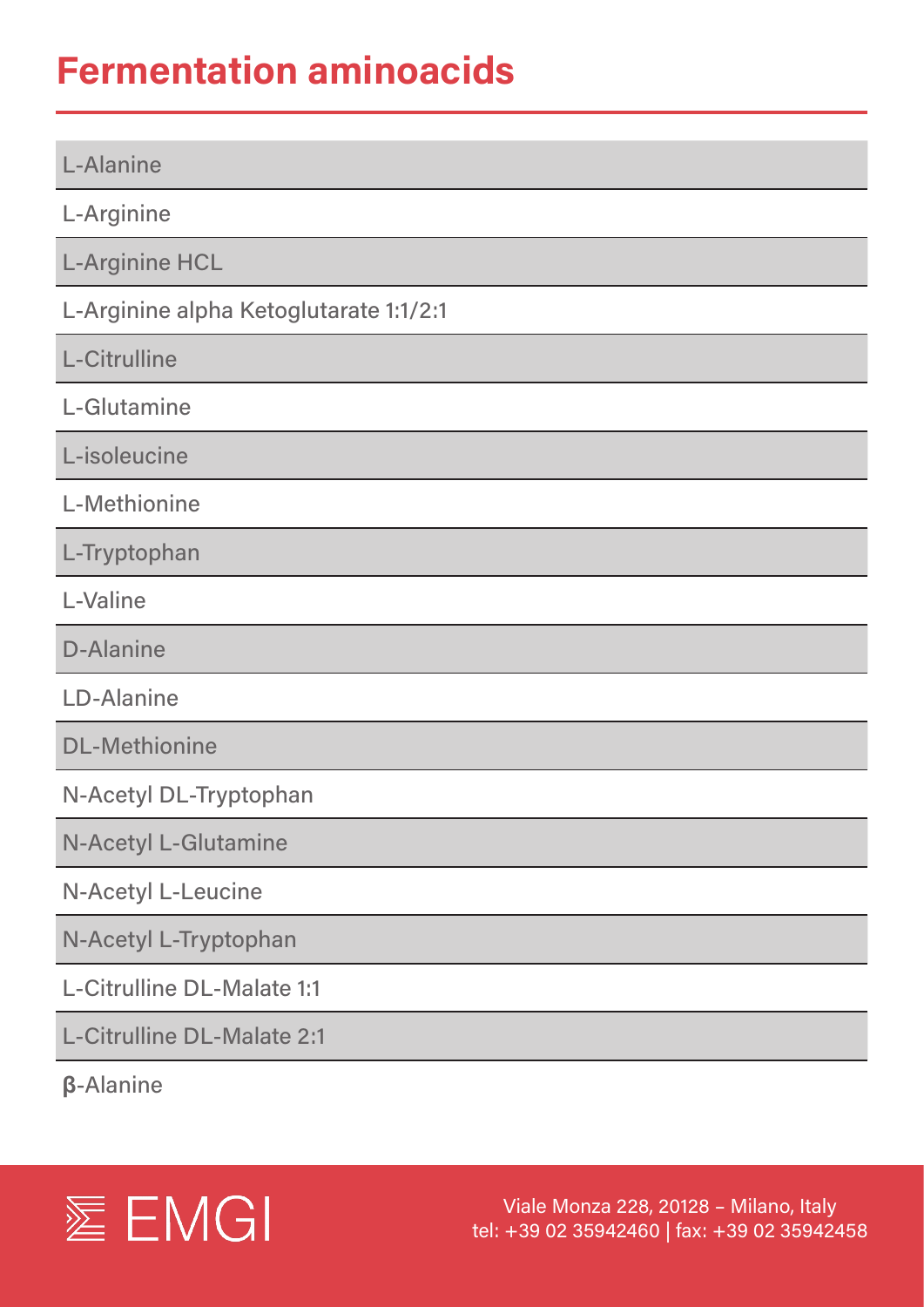#### Instantized fermentation Aminoacids

Instantized L-Leucine

Instantized L-Isoleucine

Instantized L-Valine

Instantized BCAA 2:1:1

Instantized BCAA 4:1:1

Instantized BCAA 8:1:1

#### Granulated fermentation Aminoacids

Granulated L-Arginine

Granulated L-Arginine alpha Ketoglutarate 1:1/2:1

Granulated L-Arginine HCL

Granulated L-Citrulline

Granulated L-Glutamine

Granulated L-Isoleucine

Granulated L-Leucine

Granulated L-Methionine

Granulated L-Tryptophan

Granulated L-Valine

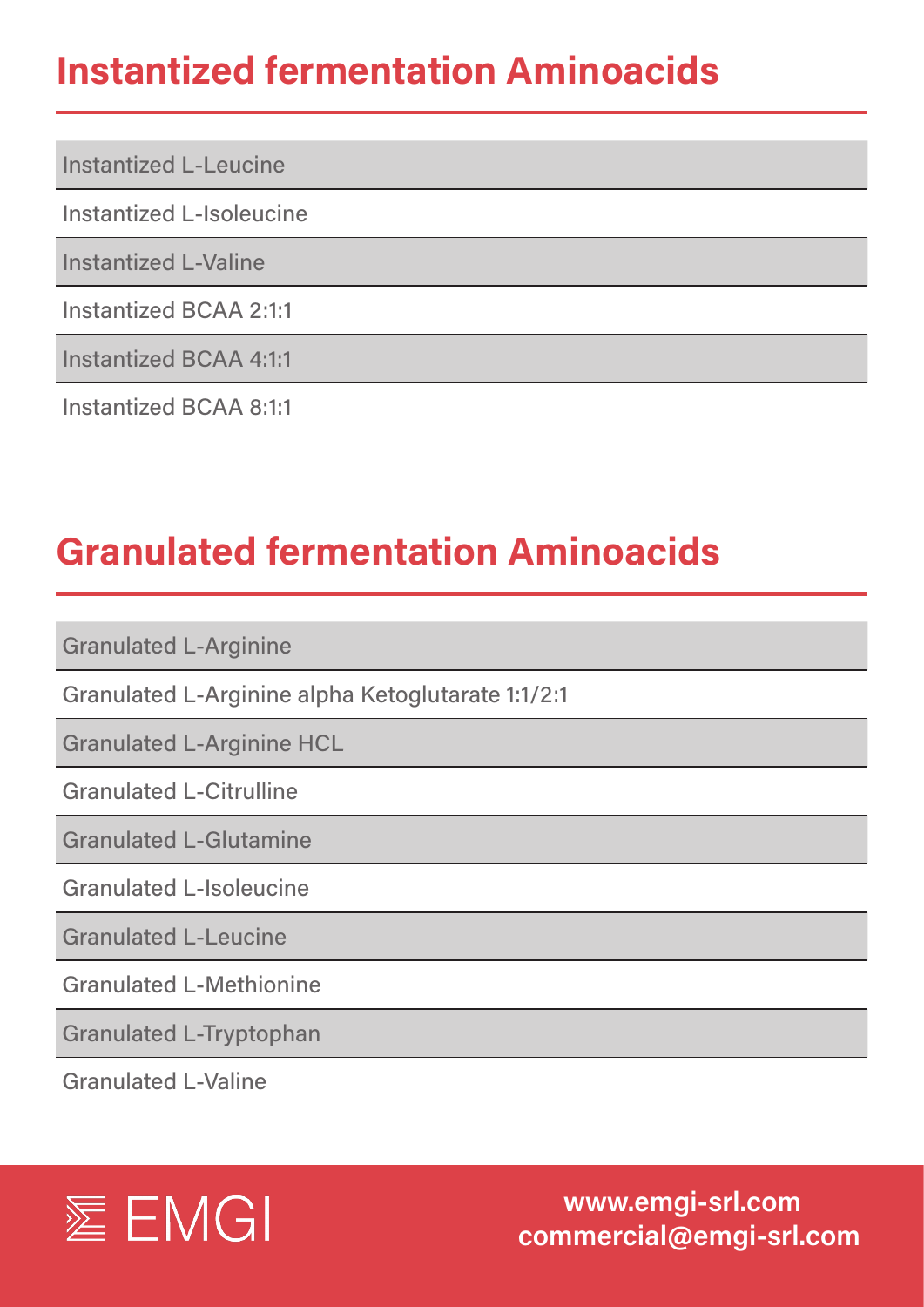## BOTANICAL EXTRACTS

| Adhatoda Vasca(Vasaka)    | Hesperidin                              |
|---------------------------|-----------------------------------------|
| Aloe Vera gel/powder      | Lutein                                  |
| AKBA (boswellia serrata)  | <b>Momordica Extract</b>                |
| Ashwagandha Extract       | <b>Mono Ammonium Glycyrrhizinate</b>    |
| Astaxanthin               | <b>Moringa Extract</b>                  |
| $\beta$ Carotene          | <b>Paclitaxel</b>                       |
| Bacopa Extract            | <b>Piperin Extract</b>                  |
| <b>Boswellia Extract</b>  | <b>Phyllantus Niruri/Amarus Extract</b> |
| <b>Centella Extract</b>   | Quercetin                               |
| <b>Cinnamomum Extract</b> | <b>Resveratrol</b>                      |
| Colchicine                | <b>Rutin</b>                            |
| <b>Cynara Extract</b>     | Saw Palmetto oil/powder                 |
| Curcumin                  | <b>Silica Powder</b>                    |
| <b>Diosmin</b>            | Silymarin                               |
| Eugenia Jambolana (Jamun) | Spirulina Powder                        |
| <b>Fenugreek Extract</b>  | Soybean Isoflavone                      |
| Forskolin                 | <b>Thiocolchicoside</b>                 |
| Garcinia Extract          | Tribulus Extract/ terrstris (Gokhary)   |
| Ginkgo Biloba Extract     | <b>Troxerutin</b>                       |
| <b>Ginseng Extract</b>    | Zeaxanthin                              |
| <b>Green Tea Extract</b>  |                                         |

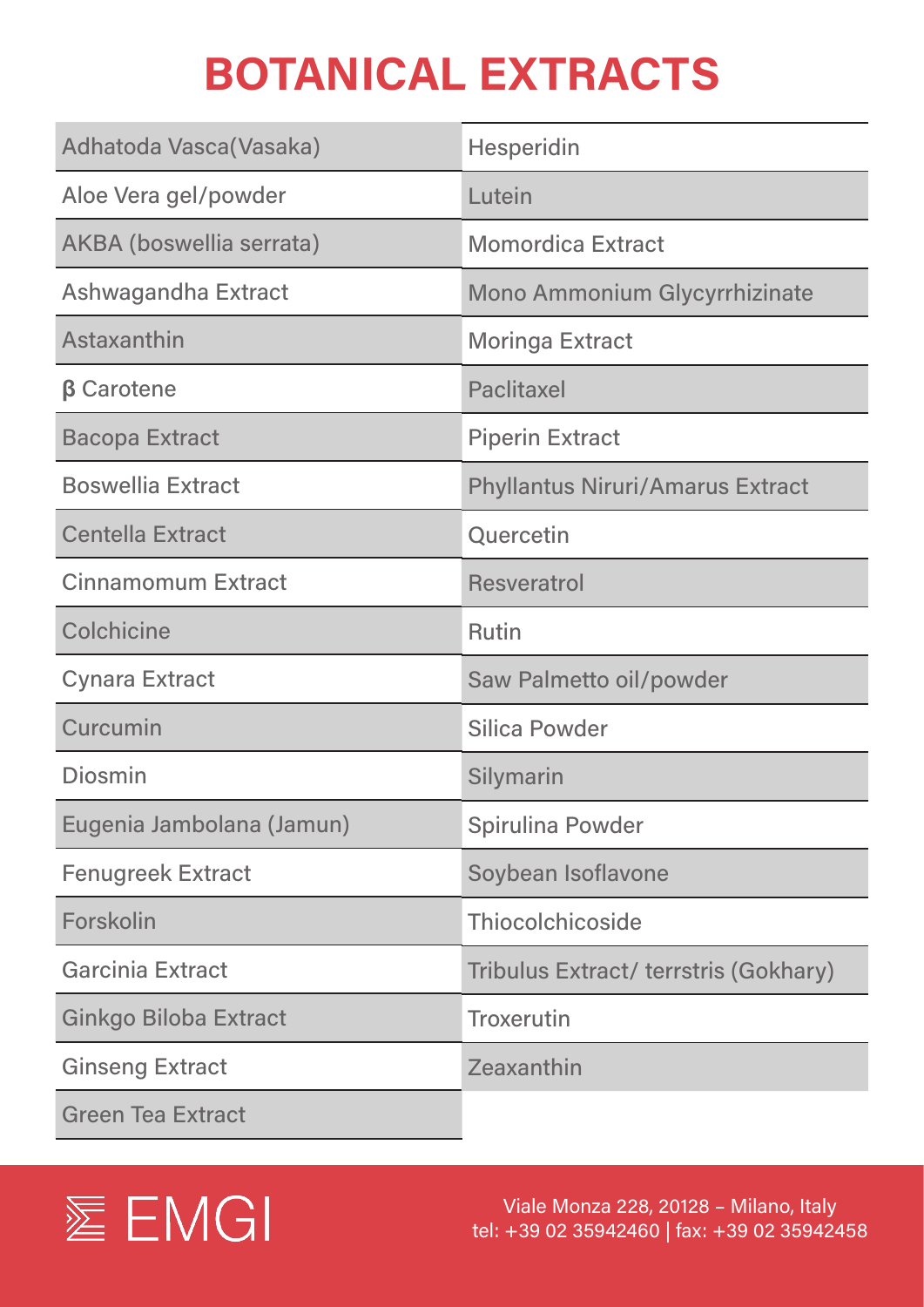### EXCIPIENTS

| <b>Acesulfame K</b>        | <b>Magnesium Stearate</b>  |
|----------------------------|----------------------------|
| Benzoate sodium            | Microcrystalline cellulose |
| <b>Dextrose</b>            | Povidone iodine/K          |
| Gelatine                   | Propylene glycol           |
| Hydroxyethyl cellulose hec | Sodium cyclamate           |
| Lactose                    | Tween 80                   |
| Lanolyn                    | <b>Xylitol</b>             |
| Lecithin                   |                            |